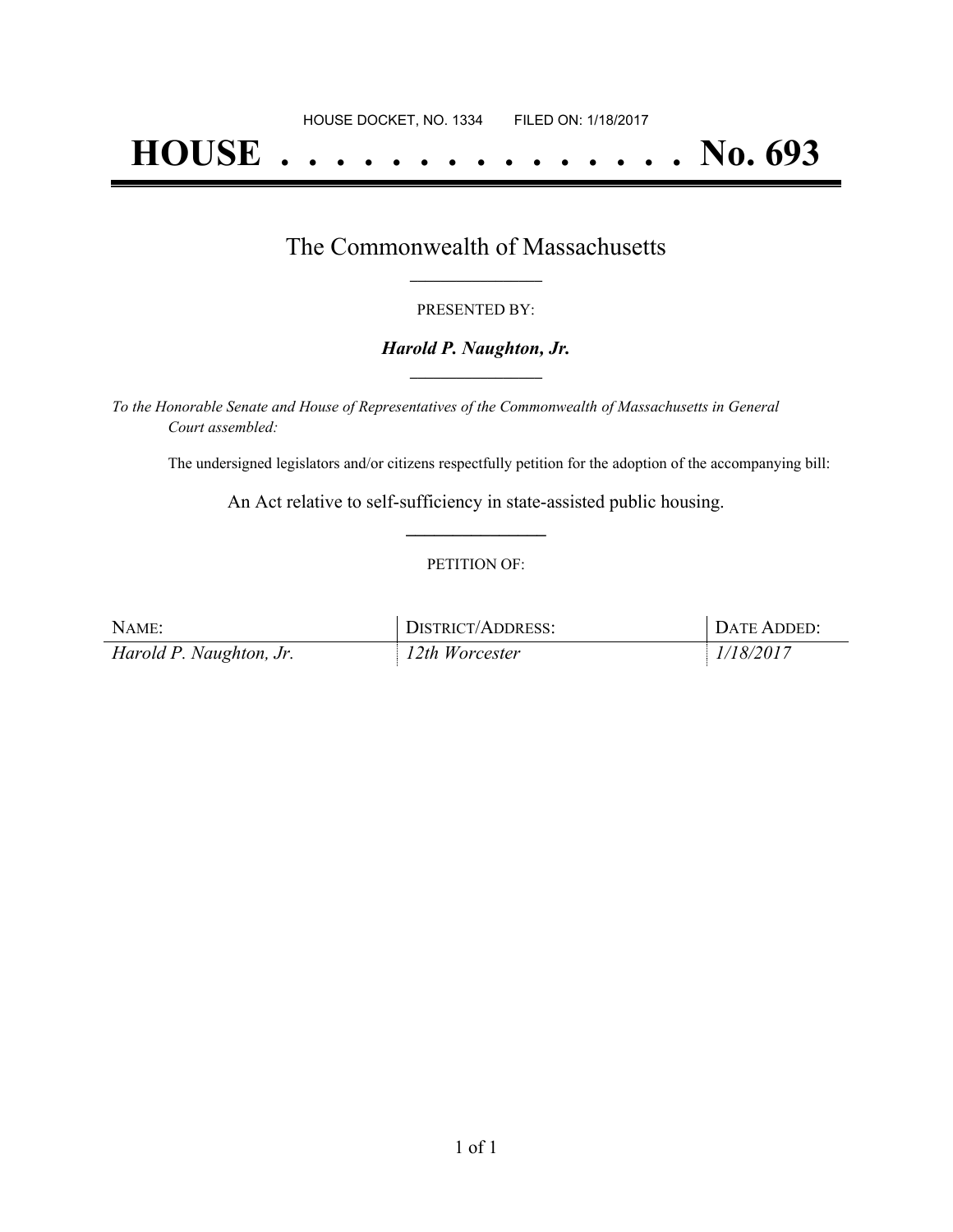## **HOUSE . . . . . . . . . . . . . . . No. 693**

By Mr. Naughton of Clinton, a petition (accompanied by bill, House, No. 693) of Harold P. Naughton, Jr., for legislation to establish a state-assisted housing program. Housing.

#### [SIMILAR MATTER FILED IN PREVIOUS SESSION SEE HOUSE, NO. *3430* OF 2015-2016.]

## The Commonwealth of Massachusetts

**In the One Hundred and Ninetieth General Court (2017-2018) \_\_\_\_\_\_\_\_\_\_\_\_\_\_\_**

**\_\_\_\_\_\_\_\_\_\_\_\_\_\_\_**

An Act relative to self-sufficiency in state-assisted public housing.

Be it enacted by the Senate and House of Representatives in General Court assembled, and by the authority *of the same, as follows:*

1 Chapter 121B of the General Laws is hereby amended by adding the following section:-

2 Section 60. (a) The department shall establish a program for state assisted housing

3 pursuant to this chapter to provide residents increased opportunities to become self-sufficient.

4 The program shall provide applicants for so-called chapter 200 housing a faster means to secure

5 an apartment and become self-sufficient.

6 (b) The department shall promulgate rules, regulations and guidelines for intensive case

7 management for the program to be administered for chapter 200 housing throughout the

8 commonwealth. These regulations shall include but not be limited to: (1) a comprehensive 5-part

9 personal and family assessment including assessment of the families': (i) finances and financial

10 literacy; (ii) health; (iii) education level; (iv) occupational history and readiness; and (v) personal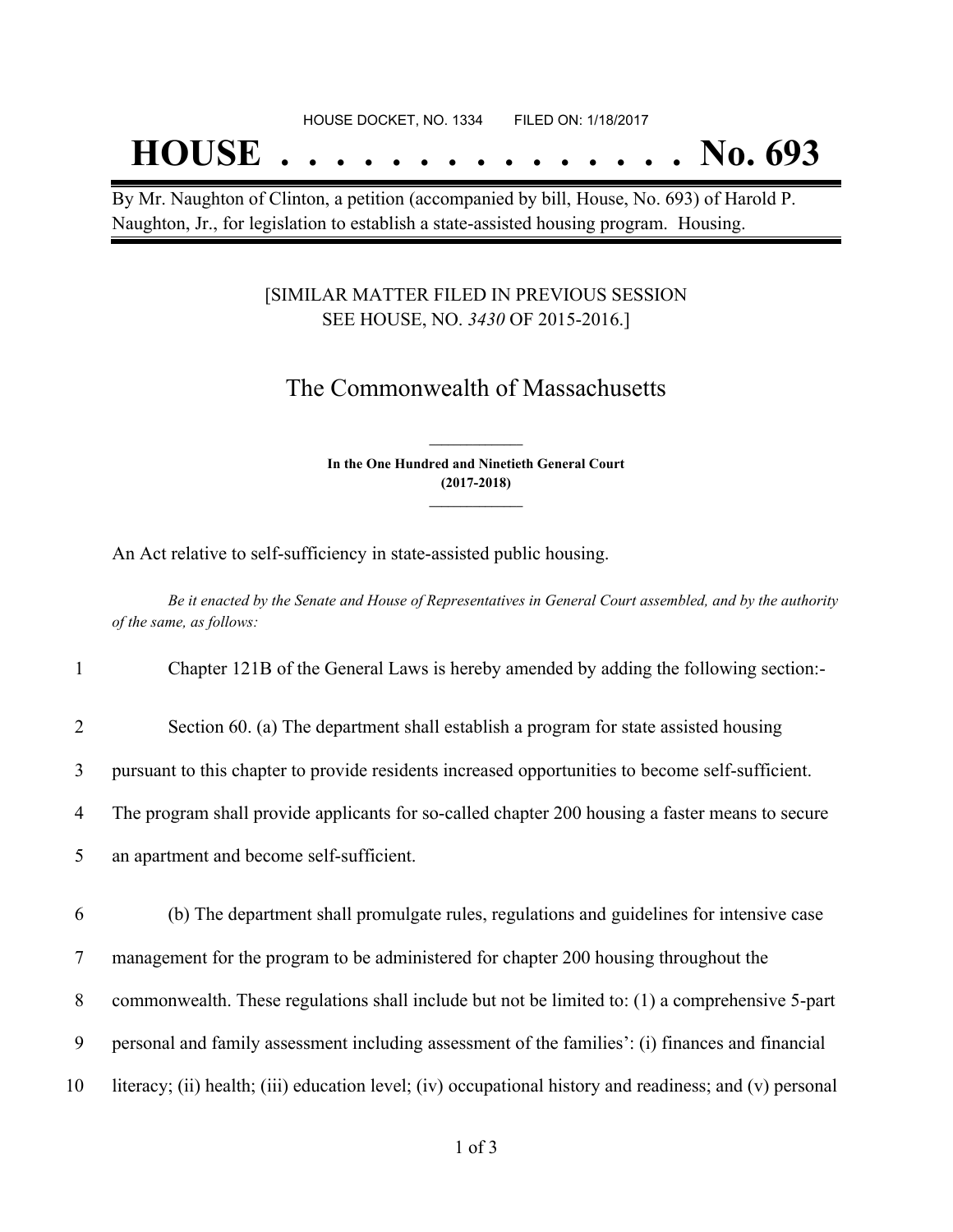or family challenges and (2) a family development plan developed in cooperation between the resident and a housing authority case manager.

 (c) Adult public housing residents who agree to participate in the program shall work or attend school 30 hours per week as a condition of continued receipt of housing benefits. Residents who fail to participate shall be subject to lease enforcement including eviction.

 (d) Adult participants in the program and all adult household members that are not performing 30 weekly hours of school or work, shall perform community service. For each such hour not performed, the adult shall perform one-half hour of community service; provided, however, that participants can combine their weekly school and work hours to count towards this requirement. The department shall promulgate regulations to implement the requirements of this program and shall set forth guidelines for community service that include, but are not limited to: assigning the community service work to be performed that may include exterior work such as picking up trash, raking leaves, cleaning stairwells, light landscape or office work such as filing, photocopying and customer service.

 (e) Employed residents in the program shall be enrolled in an escrow program which shall place any increased rent, due to their employment, aside for their future use or in an income disregard program established by the department to immediately accelerate debt reduction.

 (f) All adult residents who fulfill the school or work requirement shall participate in a comprehensive training program designed to gain needed skills to improve their lives and to become a constructive member of the larger community. Training shall include subject matter relating to financial literacy, domestic violence, conflict resolution, parenting and other topics.